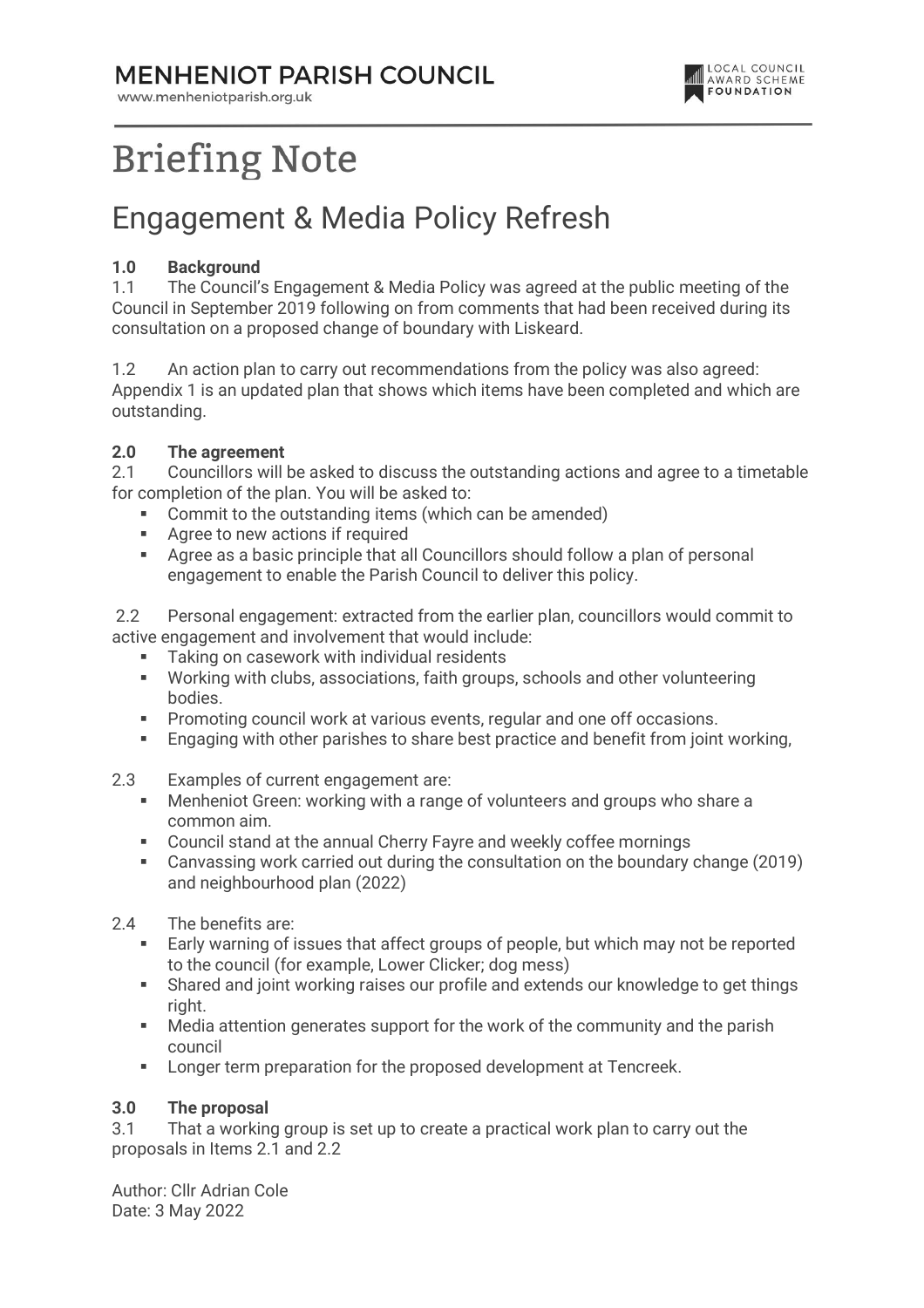

## Actions Plan from Engagement & Media Policy 2019-20 Updated May 2022

| Item | Objective                                | Action                                                                                                                                 | Progress                                                                                                                                                            |
|------|------------------------------------------|----------------------------------------------------------------------------------------------------------------------------------------|---------------------------------------------------------------------------------------------------------------------------------------------------------------------|
| 2.1  | Raising awareness of<br>council services | Report it! Poster and guide                                                                                                            | Published on website<br>Copy on every parish notice<br>board                                                                                                        |
| 2.2  | Proactive work                           | Encourage councillors to take on<br>casework<br>Training                                                                               | <b>No action</b>                                                                                                                                                    |
|      |                                          | Poster for identifying parish<br>councillors and contact details                                                                       | Listing of councillors on<br>every parish notice board<br>(contact details only for Chair<br>and Clerk)                                                             |
| 2.3  | Monitoring media and<br>hearsay          | Councillors informally feedback<br>to Clerk and Chair.                                                                                 | Actioned                                                                                                                                                            |
|      |                                          | Parish council can challenge<br>untruths or misunderstandings                                                                          | Occasionally.                                                                                                                                                       |
| 3.1  | Encouraging<br>attendance at<br>meetings | Continue planning invitations<br>and others                                                                                            | Actioned                                                                                                                                                            |
|      |                                          | Promote grants and donations<br>scheme                                                                                                 | Actioned                                                                                                                                                            |
|      |                                          | Encourage councillors to work<br>with interested resident groups<br>(where they have a special<br>interest eg farming,<br>environment) | Co-opted councillors asked<br>this at interview.<br>Elected councillors asked at<br>induction                                                                       |
| 3.2  | Promoting councils<br>work               | Rota for parish magazine<br>articles (400 words maximum)                                                                               | No action. Previous articles<br>all written by Clerk.                                                                                                               |
|      |                                          | Identify opportunities for<br>representation at public events<br>(Farmers market? Coffee<br>morning?)                                  | No action on regular basis<br>but occasionally used for<br>specific topics. (eg NDP)                                                                                |
| 3.3  | Joint working                            | Identify opportunities                                                                                                                 | Menheniot Green is<br>identifying work for joint<br>projects.                                                                                                       |
|      |                                          | New vision for parish? (NDP)                                                                                                           | No action.                                                                                                                                                          |
| 3.4  | Engage with other<br>parishes            | Invitation to Menheniot events                                                                                                         | Two attempts to engage with<br>bordering parishes on<br>climate change (no replies)<br>and operation of emergency<br>plan (3 out of 7 adjacent<br>parishes replied) |